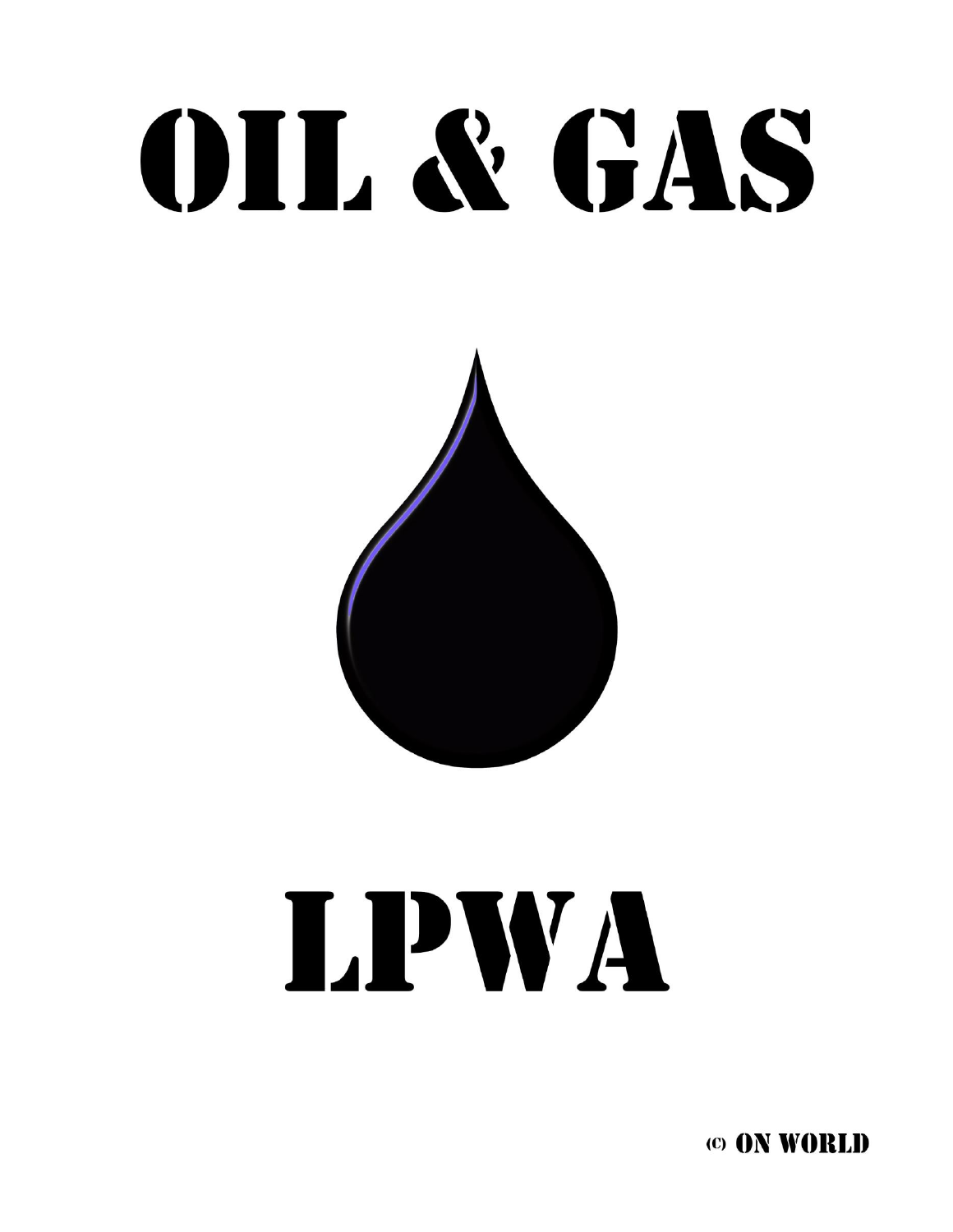

Entire contents **©**2017 by ON World. All rights reserved. The information contained herein has been obtained from sources believed to be reliable. ON World takes no responsibility for any inaccuracies, completeness or adequacy of such information. ON World shall have no liability for errors, omissions or inadequacies in the information contained herein or for interpretations thereof. The reader assumes sole responsibility for the selection of these materials to achieve its intended results. The opinions expressed herein are subject to change without notice.

No part of this report excerpt may be given, lent, resold, or disclosed to non-customers without permission. Reproduction or disclosure in whole or in part to other parties is permitted only with the written and express consent of ON World.

This document is a free report excerpt. A full version of the report may be purchased directly from our website for an immediate download. If you need an invoice, please call or email us at: [research@onworld.com](mailto:research@onworld.com)

**ON World Inc.**  Emerald Plaza Center 402 West Broadway Suite 400 San Diego, California 92101 [http://www.onworld.com](http://www.onworld.com/)

Toll free (U.S.): 888.312.2619 International: 858.259.2397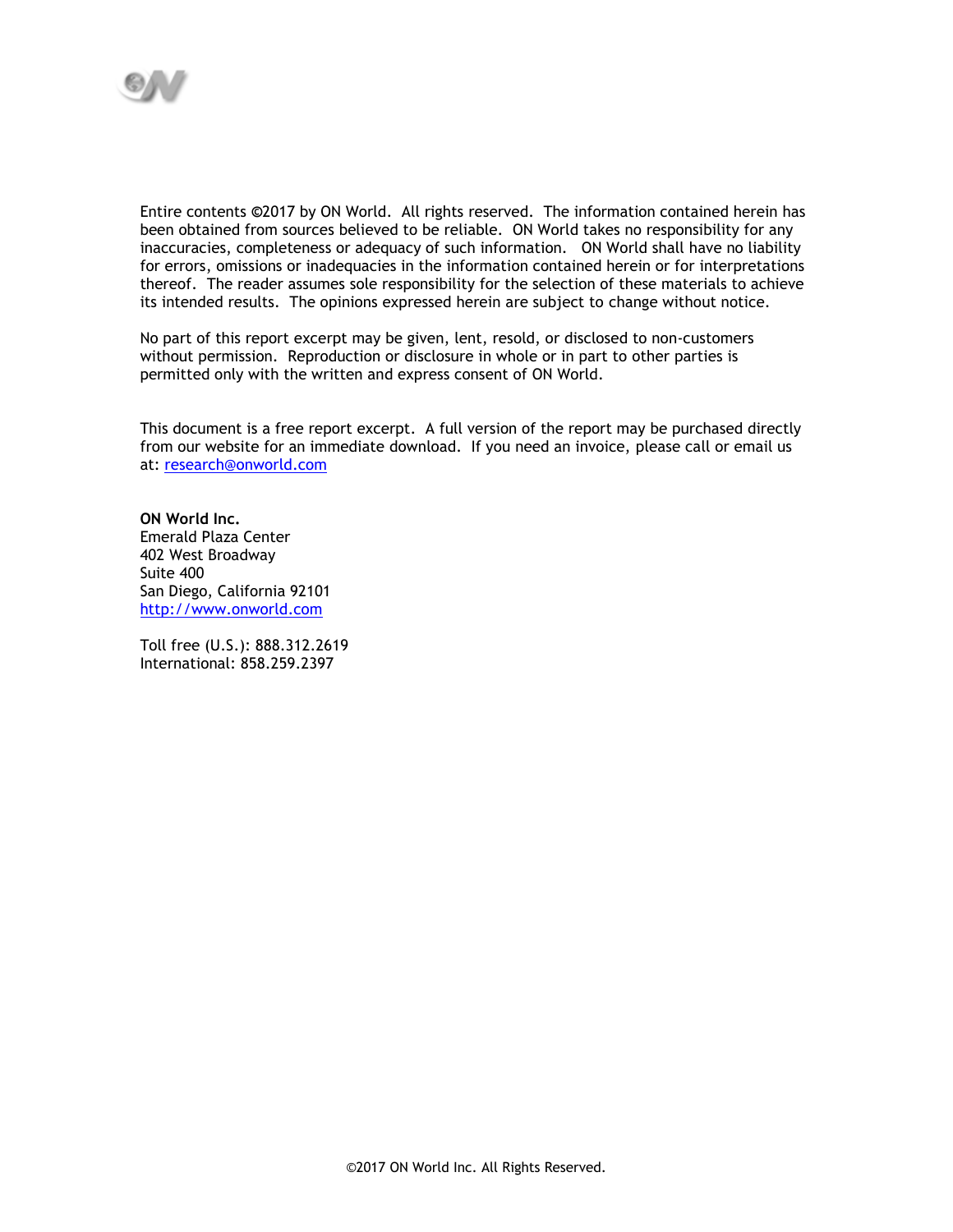

**Oil & Gas LPWA** Executive Summary

## **Executive Summary**

Over the past 12 years, ON World has covered the impact of the Internet of Things (IoT) on the oil and gas industry. In the past two years, we saw growing interest in Low Power Wide Area (LPWA) network solutions such as LoRa®<sup>1</sup>, Sigfox, LTE-M and NB-IoT and this trend continues. The multimile sensing and control capabilities provided by LPWA technologies is perfectly matched for oil and gas wellhead automation and pipeline operations as well as innovative solutions for asset tracking and logistics.

The US congress's decision to allow oil and gas exports was a key decision that has enabled the US oil and gas industry to have a faster recovery from the 2014-2016 oil downturn. LPWA is the latest development that impacts this industry by solving complex and labor expensive monitoring and management of remote wellheads and assets. LPWA solutions move the networking and provisioning complexity to the in-premises or cloud network server. This lowers labor costs as routers and repeaters are not needed and development is primarily done in the cloud.

LPWA advantages for IoT solutions include the following:

- Communicate over multiple miles using a single gateway for tens of thousands of nodes.
- Nodes can run on battery powered nodes for 10+ years.
- Star based topology that is easier to manage and extend than wireless mesh networks.
- Device and gateway costs are relatively low and will trend lower as deployments grow.
- Network management can be handled in the cloud making it easier to provision devices.

By 2022, there will be 30 million wireless sensing, tracking and control devices in use worldwide for oil and gas exploration, production, pipeline operations, logistics and distribution. LPWA technologies will be the fastest growing and will enable millions of new connections that are not feasible with other technologies.



#### **Figure 1: Global Oil & Gas Connected WSN Devices & LPWA Pen Rate (2016-2022)**

<sup>1</sup> \*The LoRa® Mark is a trademark of Semtech Corporation or its subsidiaries.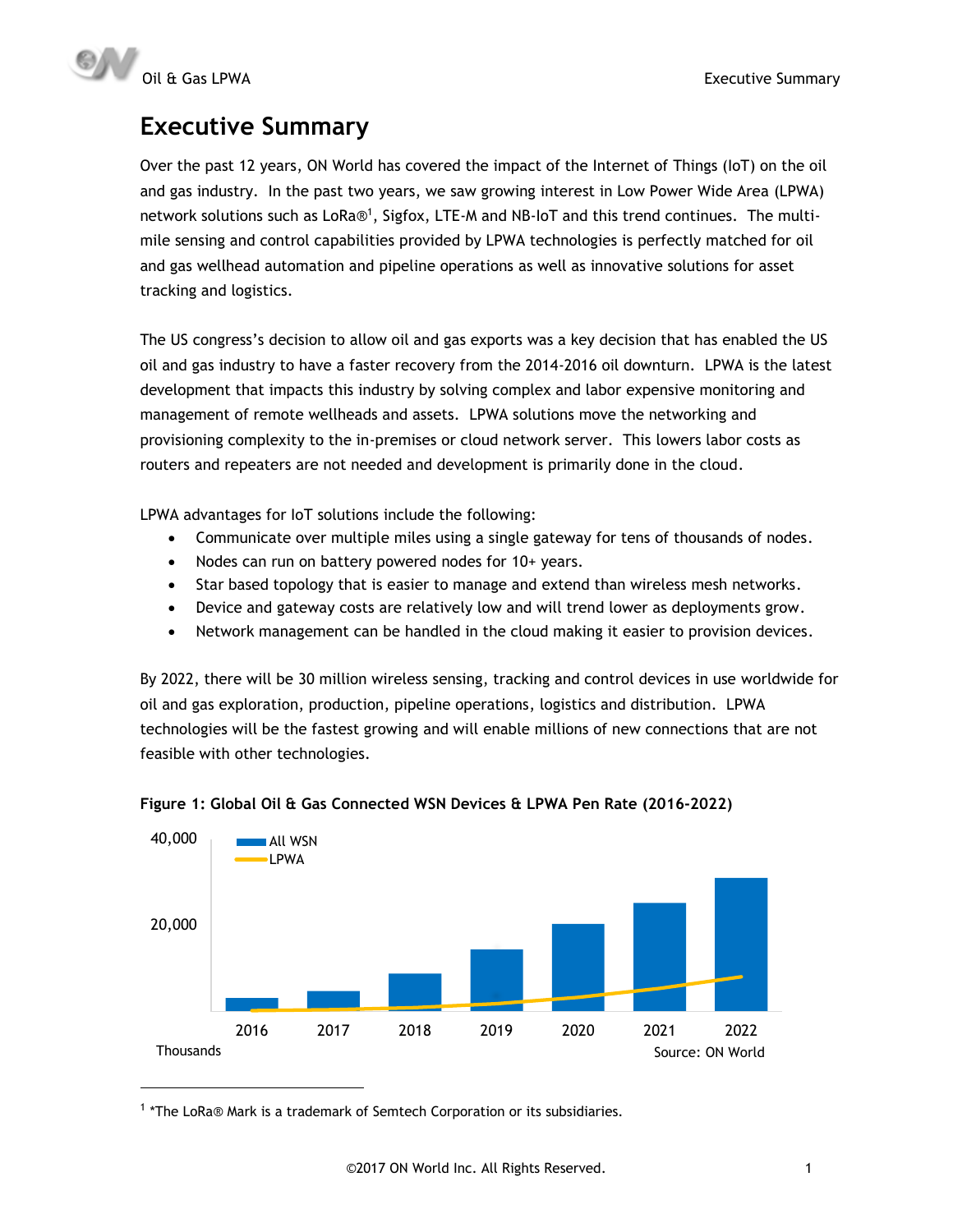

**T**he LPWAN ecosystem is rapidly growing with nation-wide networks rolling out across all the major continents and hundreds of companies participating in LPWA standards and alliances including the LoRa Alliance, Sigfox Partner Network, Ingenu's Machine Network, Weightless SIG, ETSI LTN and 3GPP.

The relatively low barrier to entry has drawn numerous new entrants including dedicated IoT network operators such as Ingenu, Sigfox, Senet and Thinxtra as well as IoT platform providers such as Actility, Carriots, Cumulocity, IBM, HP, OrbiWise and Stream Technologies.

Our latest phone interviews and surveys with 250+ industrial automation and IoT professionals found that nearly half are researching or developing LPWA networking solutions and 2 in 5 are targeting oil and gas markets.



#### **Figure 2: Survey Respondents Targeting Oil & Gas**

Remaining challenges are lowering module costs, accelerating product development, hardening standards and overcoming security weaknesses, as well as involving more vertical solution providers such as Alizent (Air Liquide), OleumTech, WellAware and Zedi that currently offer LPWA systems.

In this report, we cover the growing LPWA market opportunities for oil and gas exploration and production, pipelines/storage as well as distribution/logistics. It includes 6-year market size forecasts (connected devices, annual unit shipments and breakdowns by market, application, technology, geography and equipment/services); the results from several surveys; technology evaluation; and analysis of the value system with 100 companies.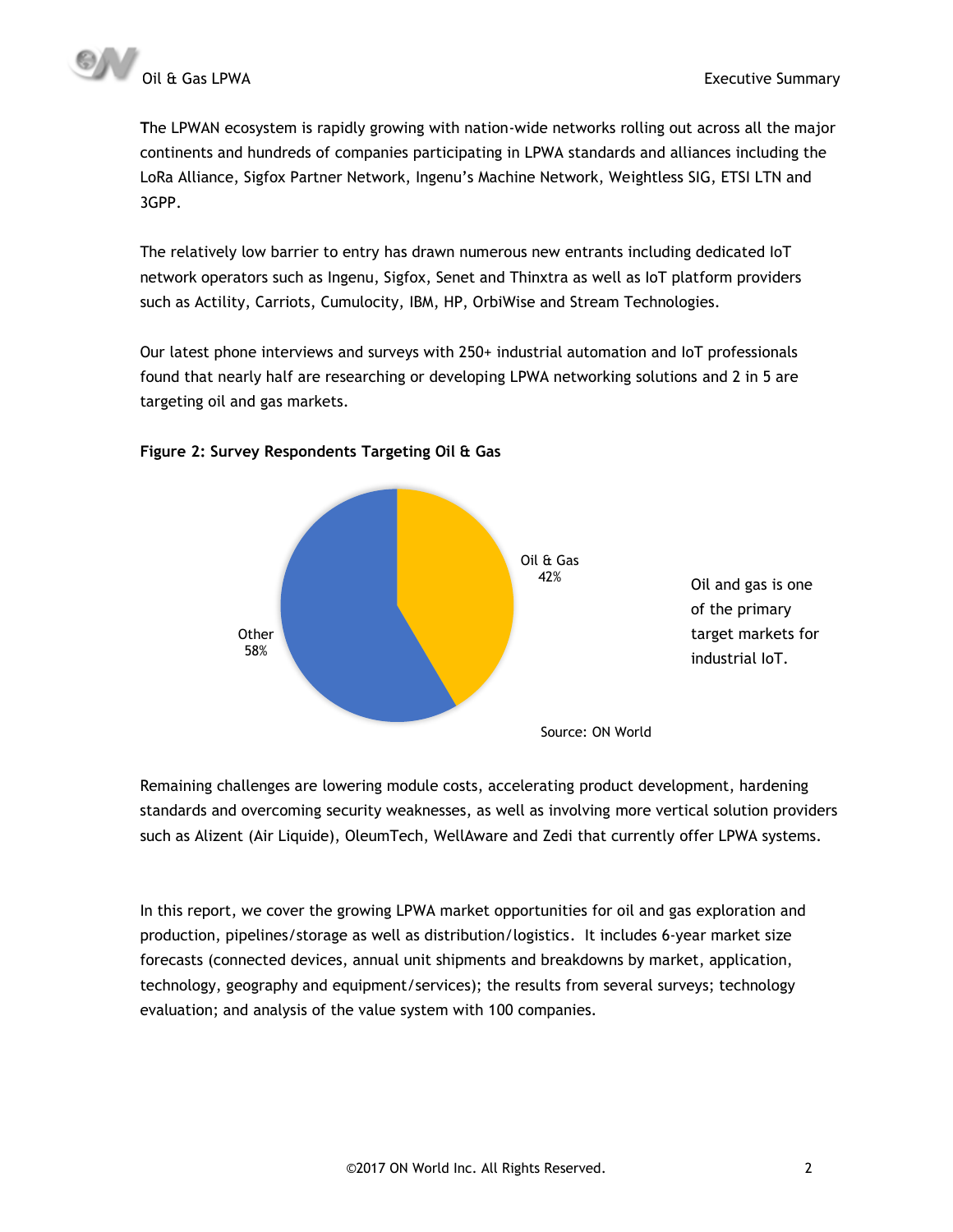

## **Methodology/Scope**

This report covers the global market opportunity for Low Power Wide Area (LPWA) technologies for the oil and gas industry including wireless field instrumentation, network infrastructure, associated software and services. Our methodology emphasizes primary research with hundreds of individuals across the whole oil and gas value chain, an in-depth technology evaluation, weighted market drivers and a competitive analysis of 100 companies. The major components of our research include the following:

#### **Data Collection/Investigation:**

- 200+ surveys/phone interviews with professionals representing oil and gas companies, services companies, automation vendors, software platforms, systems integrators and component suppliers.
- Analysis of hundreds of financial, industry and technical reports.

#### **Segmentation**:

| Geographies:                | North America, Western Europe, Asia Pacific and Rest of World                                                                                                                                |
|-----------------------------|----------------------------------------------------------------------------------------------------------------------------------------------------------------------------------------------|
| <b>Markets</b><br>segments: | Exploration & Production, Pipelines/Storage, Logistics/distribution                                                                                                                          |
| Solutions:                  | Process monitoring and control; Machine health; Corrosion monitoring; tank<br>levels and other asset monitoring; Asset tracking and location; Health, safety<br>and environmental monitoring |
| Product<br>segments:        | LPWA equipment (End nodes, repeaters, gateways and associated software)<br>and services (installation, maintenance and hosted/Web services)                                                  |

#### **Competitive Forces & Technology Dynamics**:

- Product segmentation, value chain and business model analysis
- Distribution channels, product availability and vendor strength
- Standards developments, technology adoption and emerging technologies
- Analysis of 100+ companies (offerings, pricing, partners, financials and potential for disruption/sustainability)

#### **Market Size Forecasts:**

- **Market data:** Recent data is collected from vendors, suppliers and end users on unit sales, growth trends, applications, hardware/service pricing, distribution channels, etc.
- **Market drivers:** Analysis of the weighted driver impact for each solution/market.
- **Projections**: Using all of the above, we create data models from a moderate and aggressive viewpoint. Breakdowns are provided by target market, application, product segment, geography and technology. Revenues are for equipment and associated software/services.
- **Verification:** Forecasts are benchmarked with secondary sources and verified with market leading vendors and industry experts.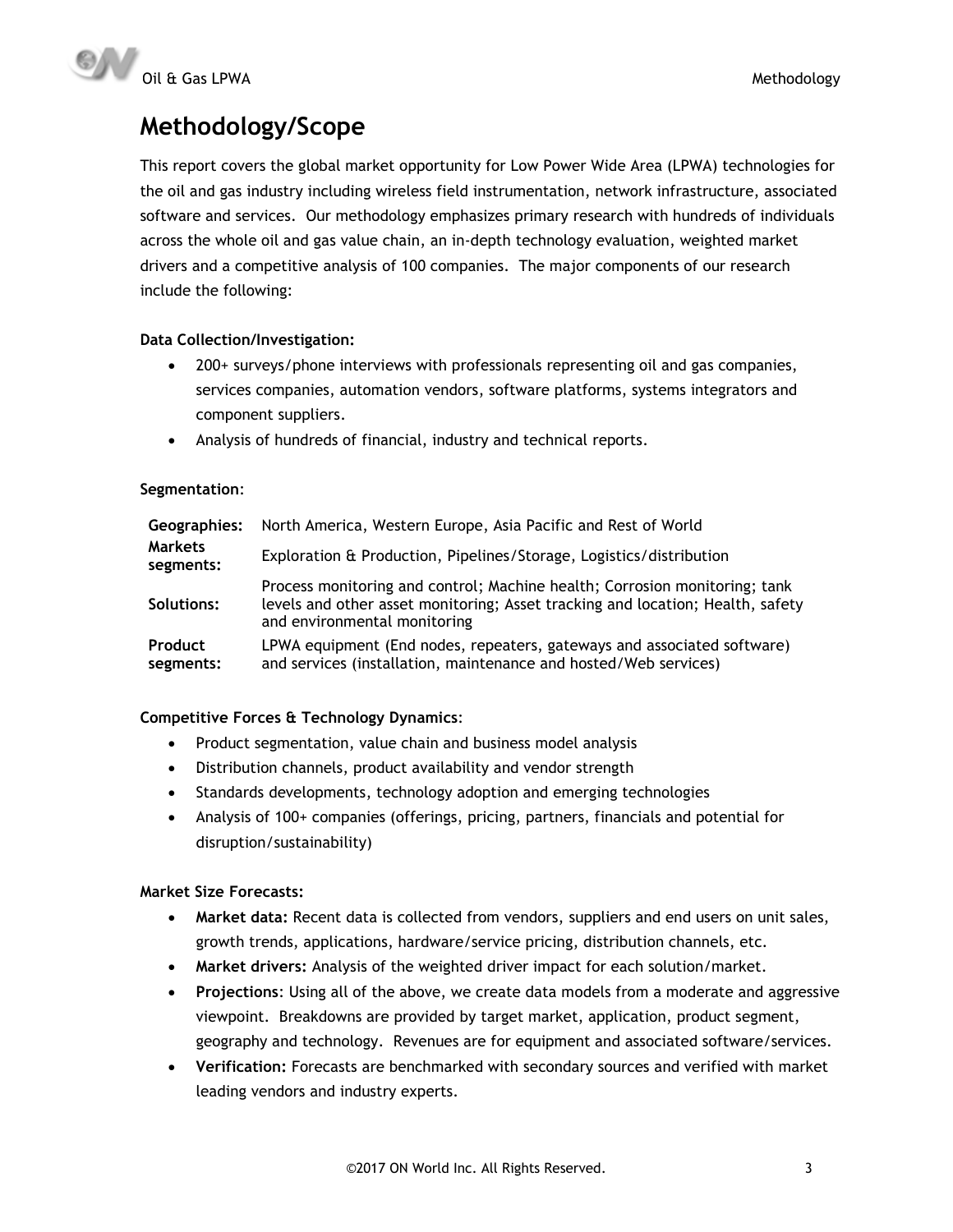

### **Table of Contents**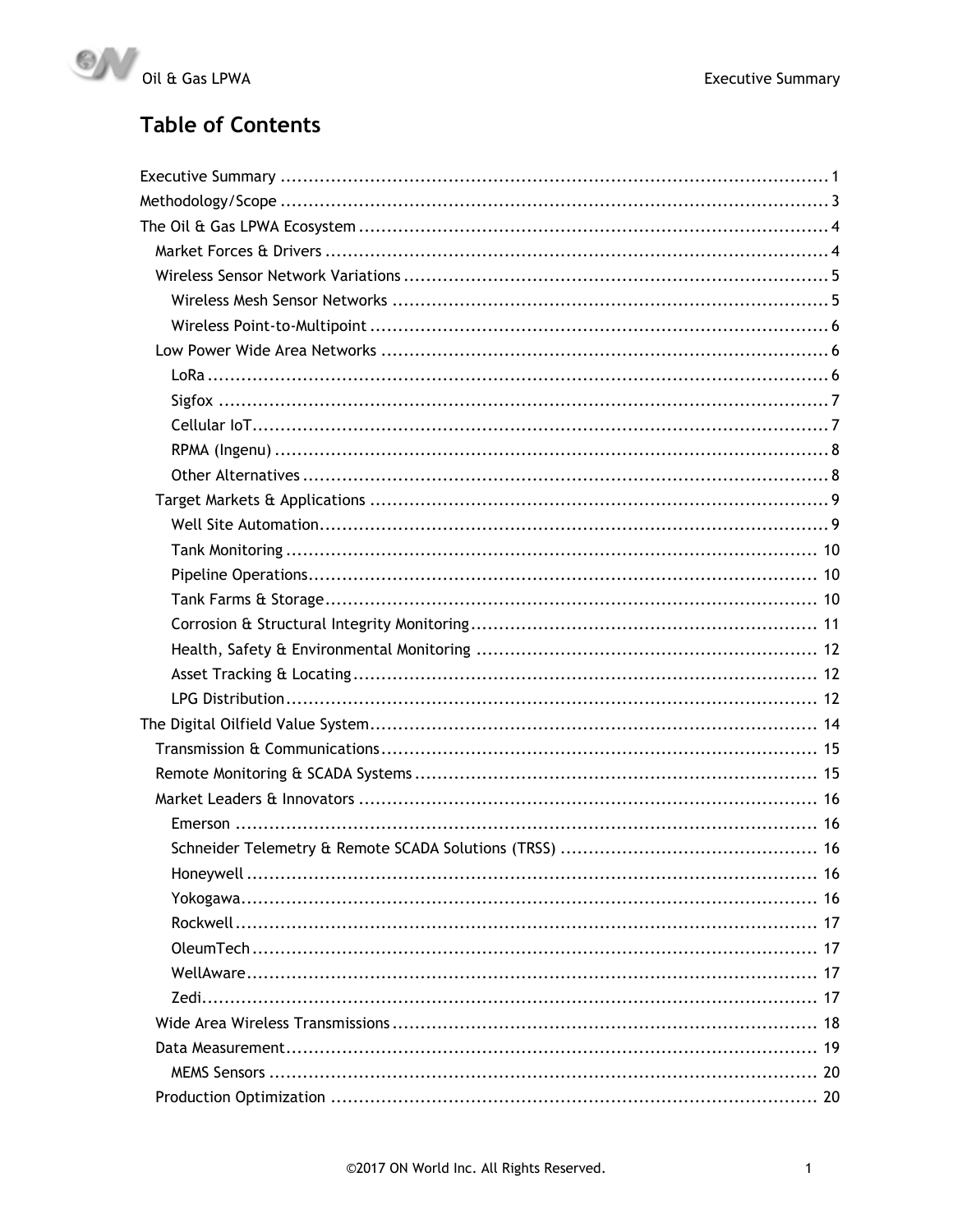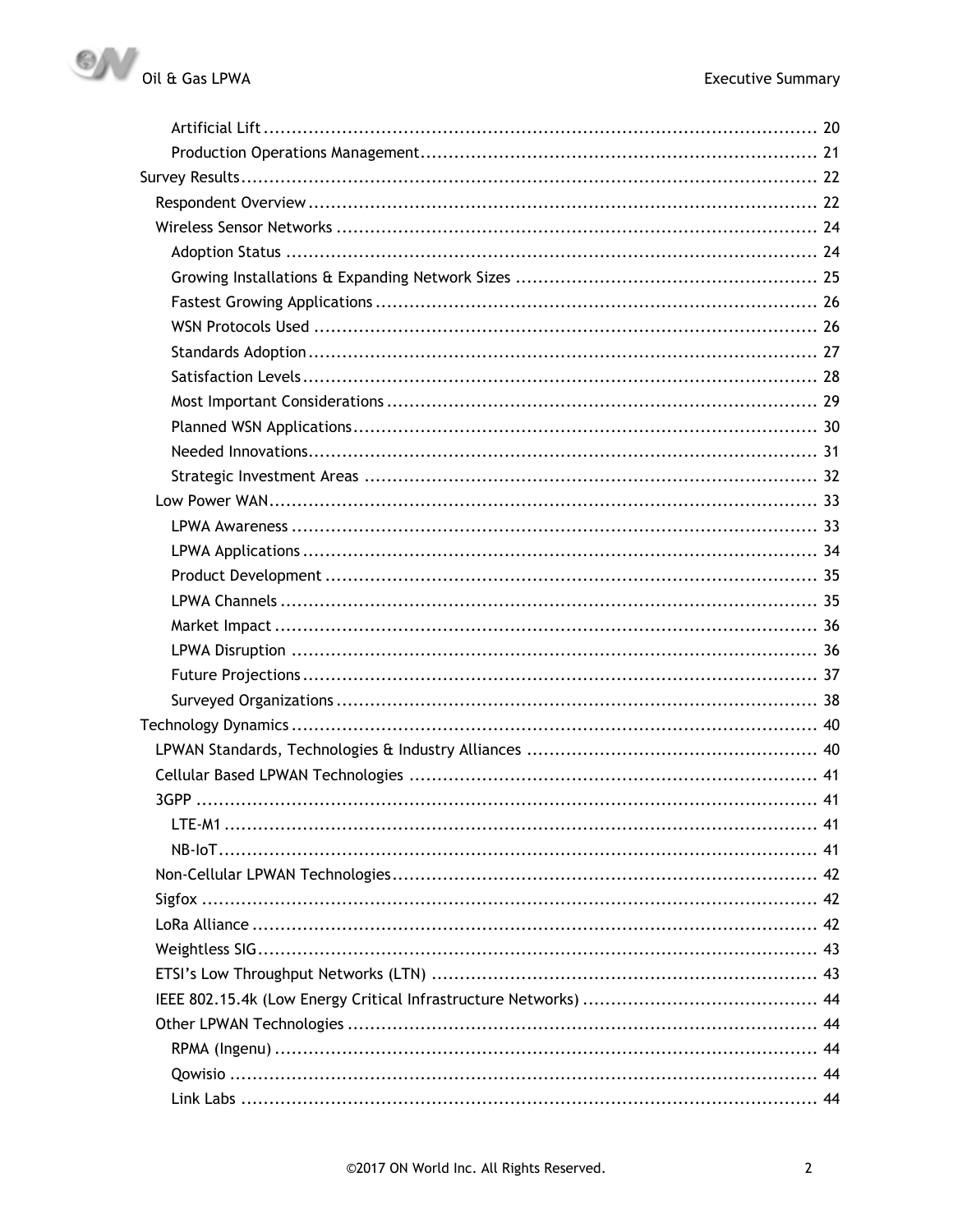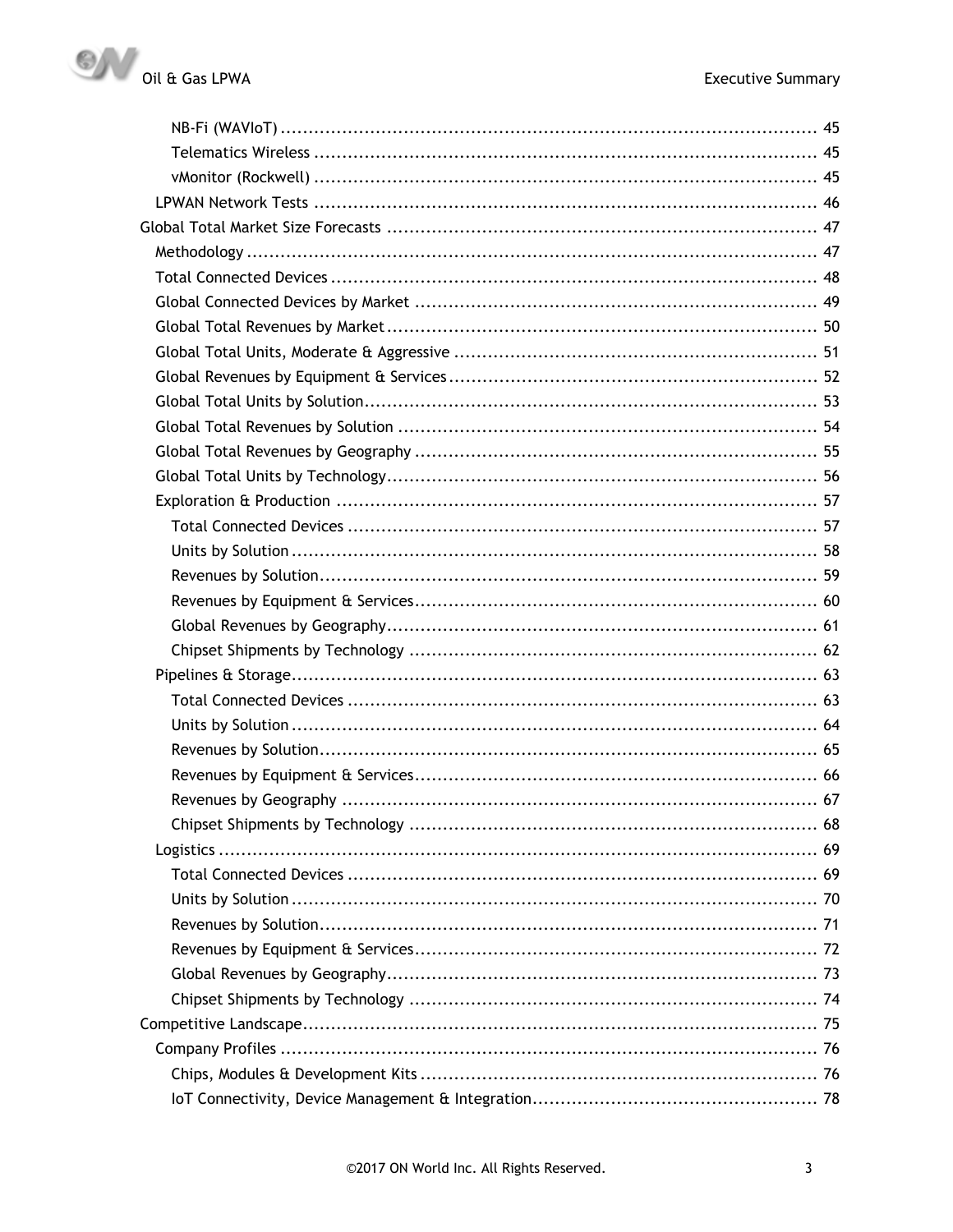

## **List of Figures**

| Figure 1: Global Oil & Gas Connected WSN Devices & LPWA Pen Rate (2016-2022)  1 |
|---------------------------------------------------------------------------------|
|                                                                                 |
|                                                                                 |
|                                                                                 |
|                                                                                 |
|                                                                                 |
|                                                                                 |
|                                                                                 |
|                                                                                 |
|                                                                                 |
|                                                                                 |
|                                                                                 |
|                                                                                 |
|                                                                                 |
|                                                                                 |
|                                                                                 |
|                                                                                 |
|                                                                                 |
|                                                                                 |
| Figure 20: Oil & Gas - Satisfaction w/ Current Industrial WSN Systems Rated 28  |
|                                                                                 |
|                                                                                 |
|                                                                                 |
|                                                                                 |
|                                                                                 |
|                                                                                 |
|                                                                                 |
|                                                                                 |
|                                                                                 |
|                                                                                 |
|                                                                                 |
| Figure 32: Wireless Sensing/M2M Applications Requiring >1K Bytes/Day  34        |
|                                                                                 |
|                                                                                 |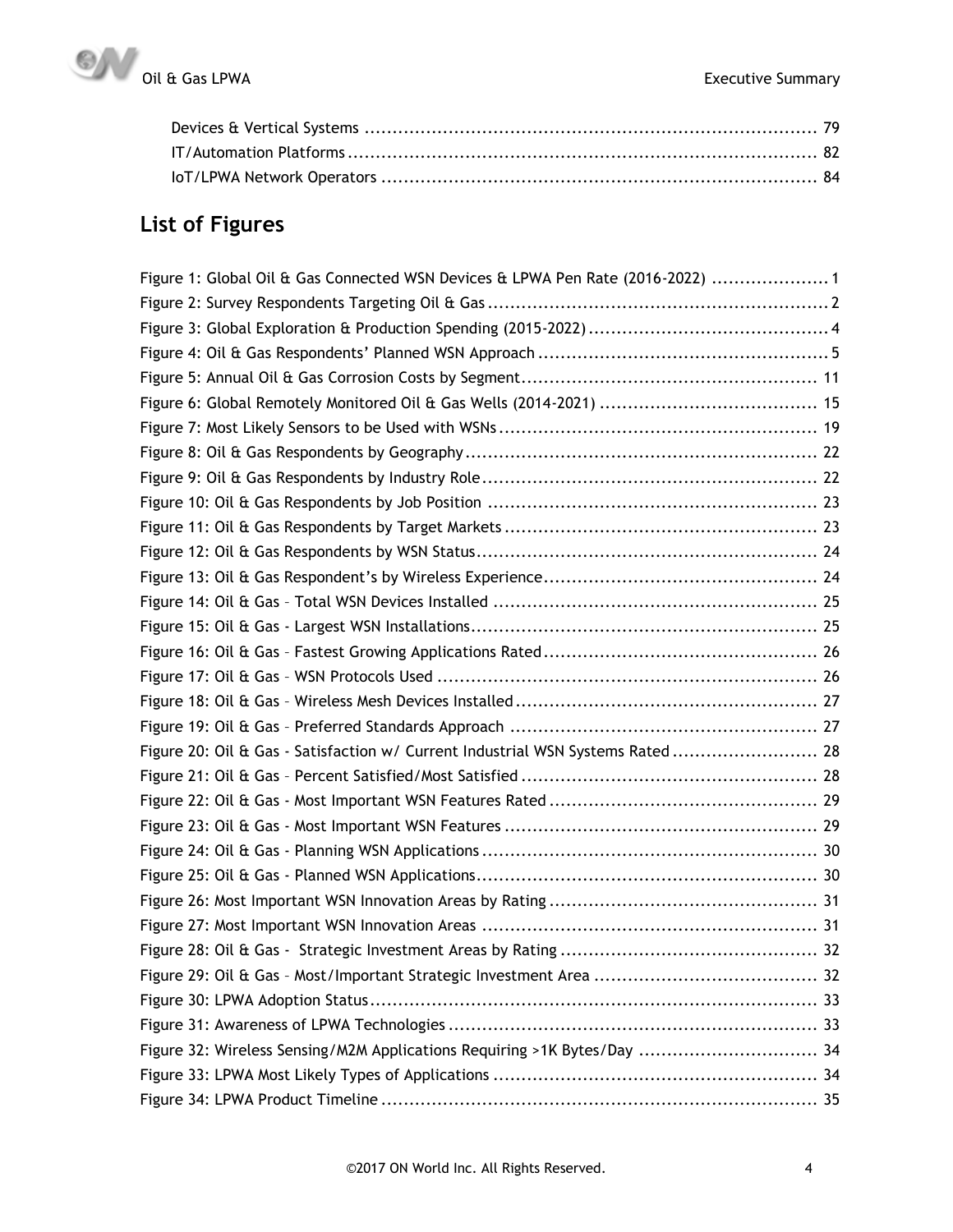

| Figure 41: LPWAN Technologies - 5000 Node Percent Complete vs Power Used 46          |  |
|--------------------------------------------------------------------------------------|--|
| Figure 42: Global Oil & Gas Connected WSN Devices, LPWA & Others (2016-2022) 48      |  |
| Figure 43: Global Oil & Gas Connected LPWA Devices by Market (2016-2022)  49         |  |
|                                                                                      |  |
| Figure 45: Global Oil & Gas LPWA Annual Units, Moderate & Aggressive (2016-2022) 51  |  |
| Figure 46: Global Oil & Gas LPWA Revenues by Eqpmnt & Services (2016-2022)  52       |  |
|                                                                                      |  |
|                                                                                      |  |
| Figure 49: Global Oil & Gas LPWA Revenues by Geography (2016-2022)  55               |  |
|                                                                                      |  |
| Figure 51: Global E&P Connected WSN Devices, LPWA & Others (2016-2022)  57           |  |
|                                                                                      |  |
|                                                                                      |  |
| Figure 54: Global E&P LPWA Revenues by Eqpmnt & Services (2016-2022) 60              |  |
|                                                                                      |  |
|                                                                                      |  |
| Figure 57: Global Pipelines Connected WSN Devices, LPWA & Others (2016-2022)  63     |  |
| Figure 58: Global Pipelines LPWA Annual Units by Solution (2016-2022) 64             |  |
|                                                                                      |  |
| Figure 60: Global Pipelines LPWA Revenues by Eqpmnt & Services (2016-2022)  66       |  |
| Figure 61: Global Pipelines LPWA Revenues by Geography (2016-2022)  67               |  |
|                                                                                      |  |
| Figure 63: Global O&G Logistics Connected WSN Devices, LPWA & Others (2016-2022)  69 |  |
|                                                                                      |  |
| Figure 65: Global O&G Logistics LPWA Revenues by Solution (2016-2022) 71             |  |
| Figure 66: Global O&G Logistics LPWA Revenues by Eqpmnt & Services (2016-2022)  72   |  |
| Figure 67: Global O&G Logistics LPWA Revenues by Geography (2016-2022)  73           |  |
| Figure 68: Global O&G Logistics LPWA Chipsets by Technology (2016-2022) 74           |  |
|                                                                                      |  |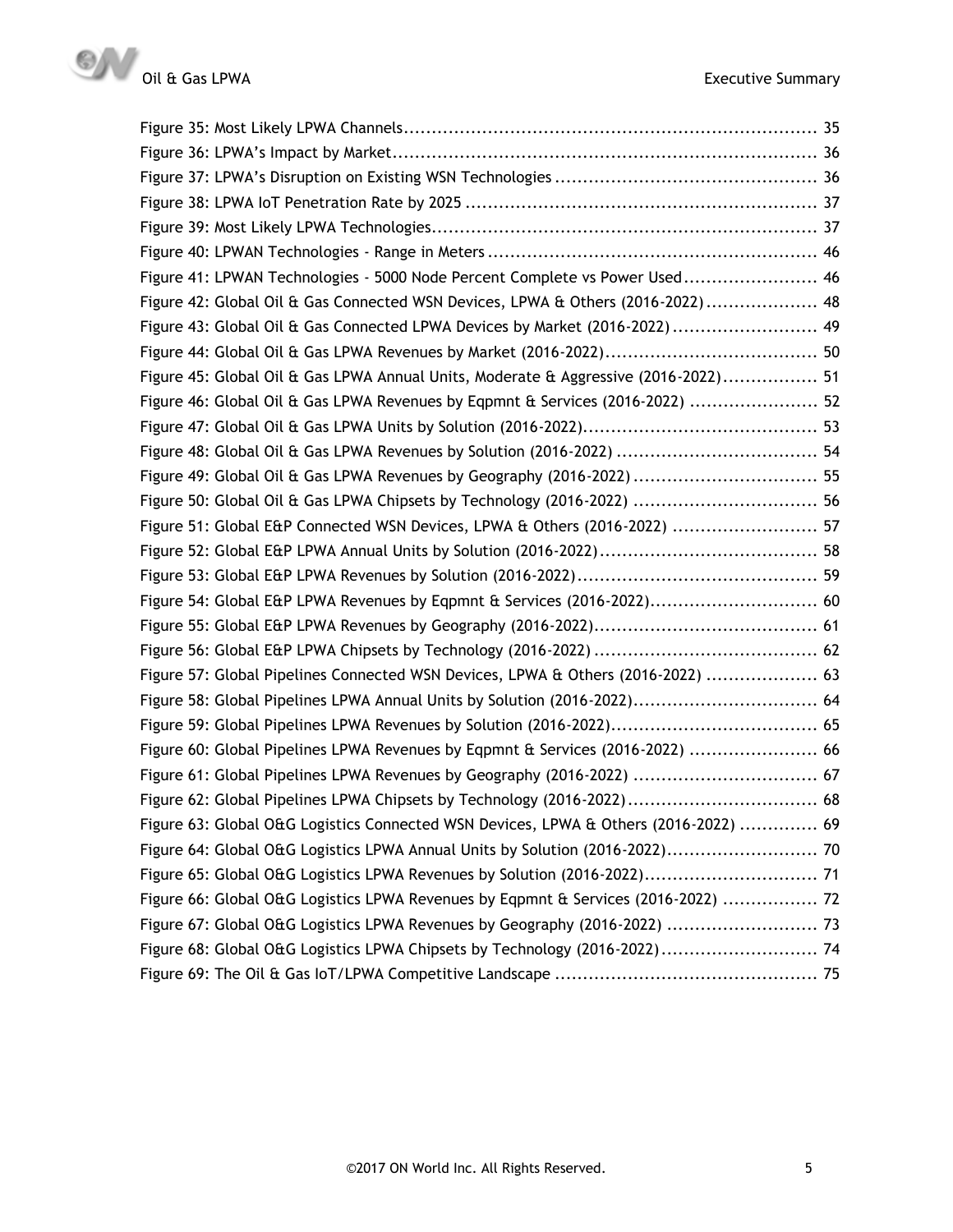

## **List of Tables**

<span id="page-10-0"></span>

| Table 6: Global Oil & Gas Connected WSN Devices, LPWA & Others (2016-2022)  48      |  |
|-------------------------------------------------------------------------------------|--|
| Table 7: Global Oil & Gas Connected LPWA Devices by Market (2016-2022)  49          |  |
|                                                                                     |  |
| Table 9: Global Oil & Gas LPWA Annual Units, Moderate & Aggressive (2016-2022)  51  |  |
| Table 10: Global Oil & Gas LPWA Revenues by Eqpmnt & Services (2016-2022)  52       |  |
|                                                                                     |  |
|                                                                                     |  |
|                                                                                     |  |
| Table 14: Global Oil & Gas LPWA Chipsets by Technology (2016-2022)  56              |  |
| Table 15: Global E&P Connected WSN Devices, LPWA & Others (2016-2022)  57           |  |
|                                                                                     |  |
|                                                                                     |  |
| Table 18: Global E&P LPWA Revenues by Eqpmnt & Services (2016-2022)  60             |  |
|                                                                                     |  |
|                                                                                     |  |
| Table 21: Global Pipelines Connected WSN Devices, LPWA & Others (2016-2022)  63     |  |
| Table 22: Global Pipelines LPWA Annual Units by Solution (2016-2022)  64            |  |
|                                                                                     |  |
| Table 24: Global Pipelines LPWA Revenues by Eqpmnt & Services (2016-2022)  66       |  |
|                                                                                     |  |
|                                                                                     |  |
| Table 27: Global O&G Logistics Connected WSN Devices, LPWA & Others (2016-2022)  69 |  |
| Table 28: Global O&G Logistics LPWA Annual Units by Solution (2016-2022)  70        |  |
| Table 29: Global O&G Logistics LPWA Revenues by Solution (2016-2022)  71            |  |
| Table 30: Global O&G Logistics LPWA Revenues by Eqpmnt & Services (2016-2022)  72   |  |
| Table 31: Global O&G Logistics LPWA Revenues by Geography (2016-2022)  73           |  |
| Table 32: Global O&G Logistics LPWA Chipsets by Technology (2016-2022) 74           |  |
|                                                                                     |  |
|                                                                                     |  |
|                                                                                     |  |
|                                                                                     |  |
|                                                                                     |  |